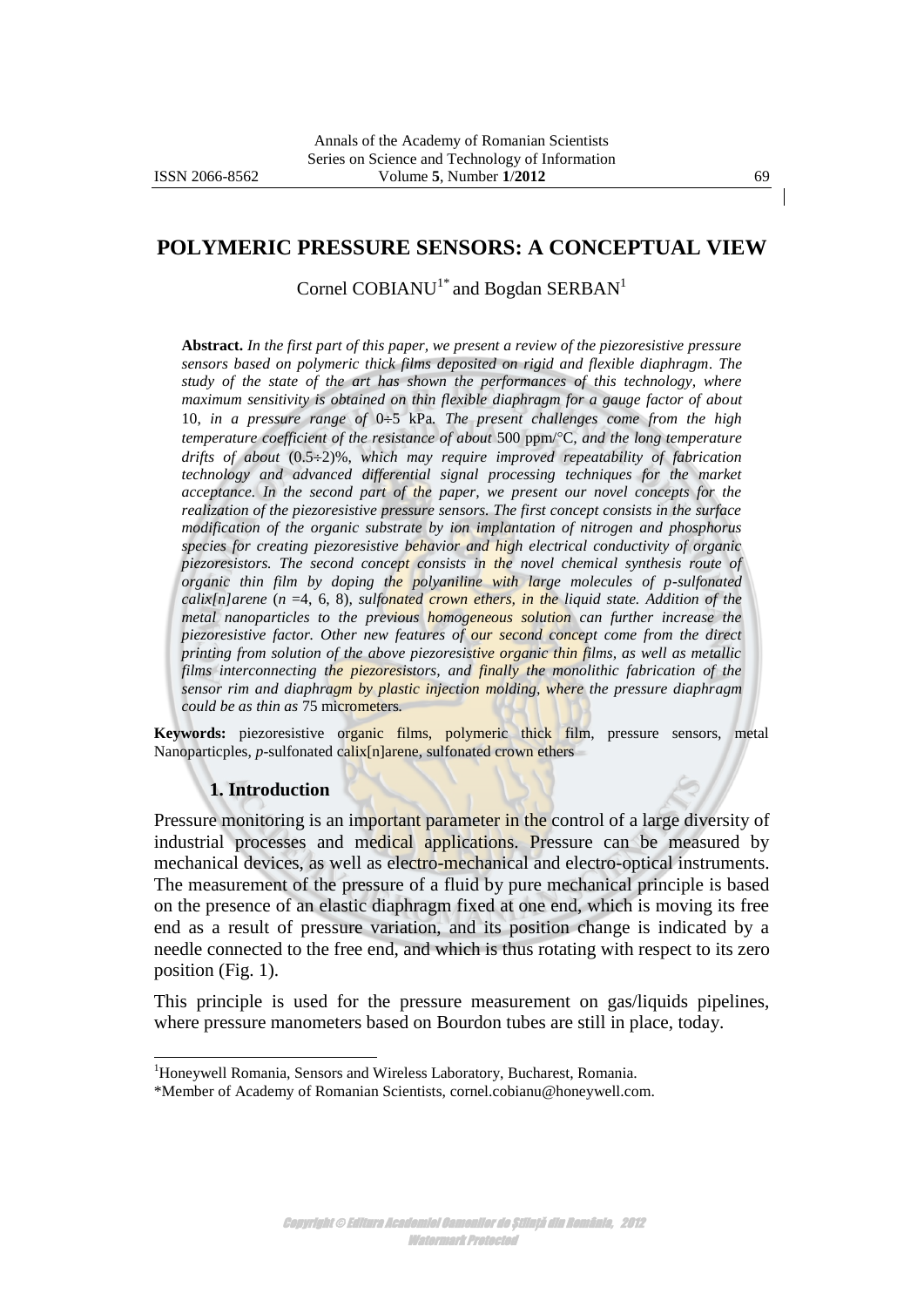In other cases, the elastic diaphragm is fixed at both ends, and this is deflecting in the central part as a result of pressure change (Fig. 2). Such deflection is creating strain in the diaphragm, and its value can be also used for the pressure measurement, in the so called strain gauges. These deflecting diaphragms have opened the way for the electro-mechanical principles of pressure measurement.



Historically speaking, in 1856 Lord Kelvin has discovered that the electrical conductor can change its electrical resistance, when it is strained due to an external applied force. Thus, he can be credited with the discovery of the piezoresistive effect in metals, which was then used in metallic strain gauge devices for multiple applications (strain, torque, force) including pressure sensing. Later, the piezoresistive effect was defined as a change in the electrical resistivity of a material as a function of the externally applied stress on it. Now, it is generally agreed that the discovery of piezoresistive effect is at the origin of the most of electric sensors for mechanical measurands defined as devices able to convert a non-electrical signal (like fluid) pressure into an electrical signal (like voltage). The silicon technology followed by the micro-electro-mechanical system (MEMS) technology have used all these principles for the miniaturization of the existing macroscopic devices and sensors.

The impetuous development of the MEMS technology was founded on two important technical pillars, consisting of well-established integrated circuit (IC) infrastructure and excellent operation of the macroscopic principles at the micrometer scale. A convincing demonstration of this successful approach is coming from microsystems for pressure measurement, where the well-known principle of macroscopic diaphragm movement as a function of pressure has been transferred to microtechnology scale with very good results.

The era of miniaturized pressure sensors has been triggered by the discovery of the piezoresistive effect in silicon and germanium, in 1954 by Charles Smith [1].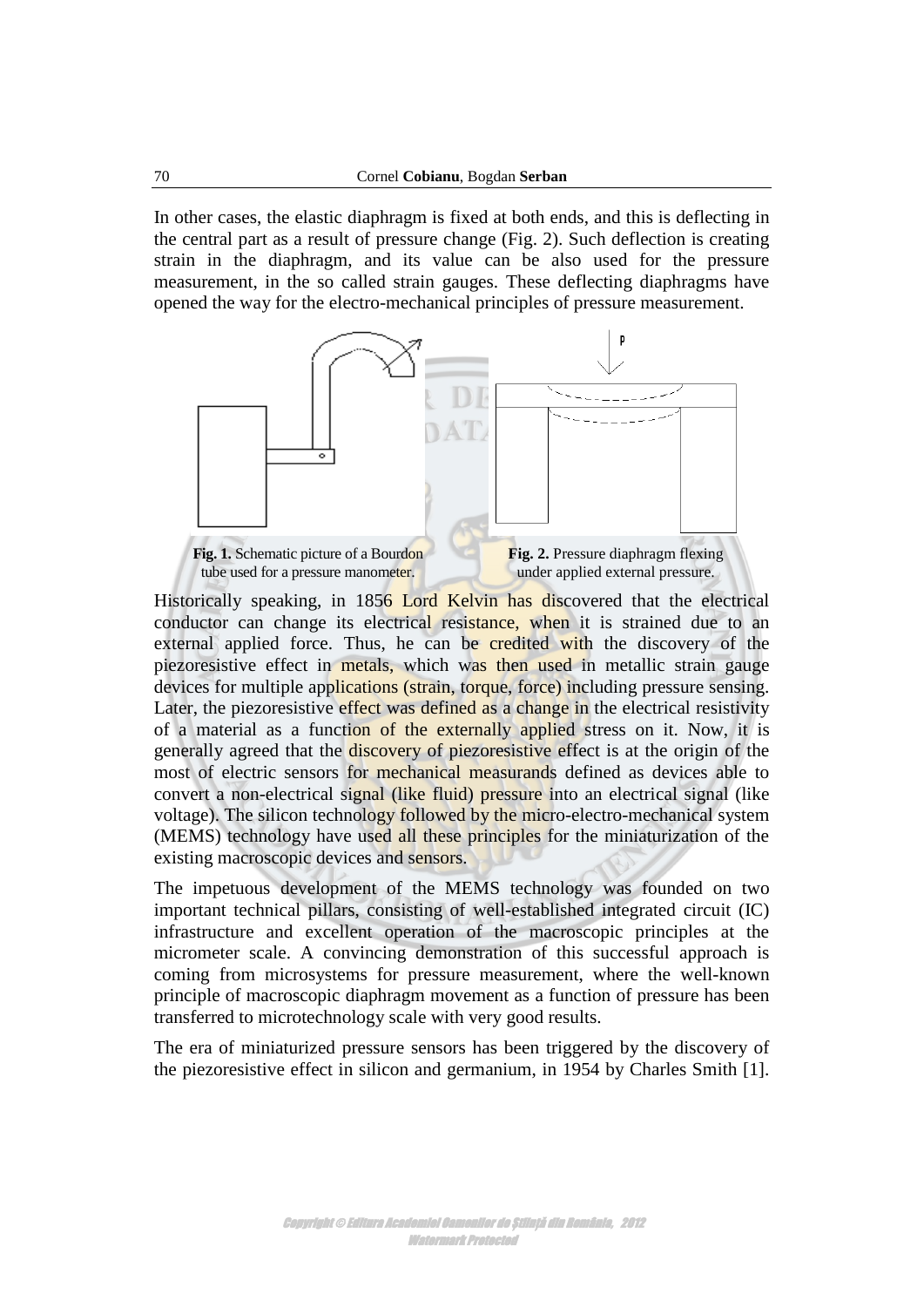The time interval from piezoresistance discovery to the first associated commercial product was short, as in 1959, Kulite was already delivering the first silicon strain-gauges bonded on a metal diaphragm. During sensor operation, the metal diaphragm is elastically deflecting due to the applied pressure, and a tensile stress is developed in the central region of the diaphragm, while a compressive stress is developed at the periphery of the diaphragm (Fig. 2.).

Such a stress is transmitted to the strain gauge, which "is feeling" it by the wellknown stress-strain correlation, and a change in the resistance is obtained due to the piezoresistive effect, which is thus an indication of the pressure to be measured. In the presence of an external pressure, a piezoresistor located on the central part of the diaphragm from Fig. 2. is exposed to tensile stress and its resistance value is increasing, while a piezoresistor located at the periphery of the diaphragm, near the edge, is exposed to compressive stress and its resistance value is decreasing with respect to the value specific to zero stress. For an accurate pressure measurement, where the ageing effects in the piezoresistors, as well as external temperature variations to be compensated, four piezoresistors are located in the arms of a Wheatstone bridge, and thus obtaining a differential sensing configuration for the signal conditioning.

Using such an approach, at the beginning of 1970's, IBM has proven the operation of the first piezoresistive pressure sensor with silicon diaphragm, while the first commercial "all-silicon" pressure sensor was delivered in 1974 [2].

The piezoresistive effect was measured in doped silicon resistors, which were located in well-defined regions of the diaphragm, as described above. The excellent elastic properties of silicon diaphragm, combined with the fact that the silicon piezoresistor is obtained intrinsically in the diaphragm, without any need of strain gauge bonding to silicon diaphragm can explain the excellent performance of silicon MEMS pressure sensors. Thus, the MEMS silicon technology has proven its capability to generate commercial products, where thin silicon diaphragms have been used from very beginning in medical application for measuring blood pressure.

In parallel with silicon MEMS technology, which has brought to the market the first miniaturized microsystems, sensors and actuators, like pressure sensors, accelerometers, inkjet nozzles for thermal inkjet technologies and thus predicting its long-term innovation capabilities, other sensing technologies were emerging, which were targeting mechanical sensing applications (pressure torque, force) based on other than silicon materials and substrates. It is the case of thick film technologies which have found their niche sensing applications.

In this paper, we shall briefly present polymeric film technologies for pressure sensing applications. At the beginning of the study, the state of the art for the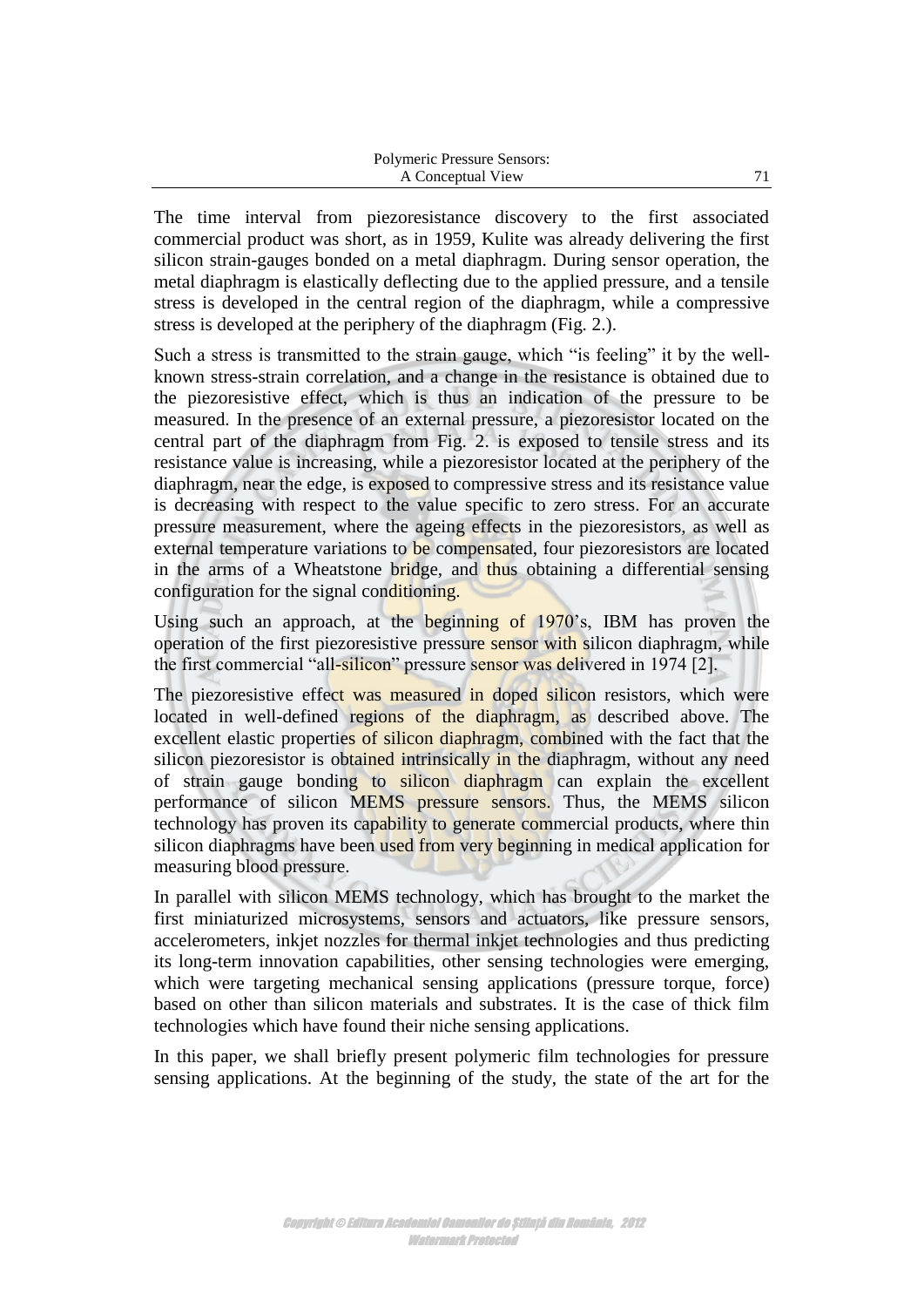piezoresistive polymeric thick films will be shown, where such materials are deposited on diaphragms made of glass, alumina, or even flexible substrates, and their pressure sensing properties are described [3-6].

Finally, our concepts for new polymeric pressure sensors, including "all-organic" technologies will be shown. Here, firstly, we present a novel pressure sensing concept, where the plastic substrate will receive electrical conductivity and piezoresistivity properties on well-defined regions of the organic diaphragm by using IC specific technology like ion implantation [7]. Then, another novel concept for "all-plastic" pressure sensor is described where chemical synthesis for the preparation of new organic thin films with enhanced electrical conductivity is shown. This piezoresistive pressure sensor is made by additive, maskless direct printing of the organic films in well-defined positions of plastic diaphragm, which is obtained by injection molding [8].

# **2. Piezoresistive pressure sensors based on thick film resistors**

The operation principle of the piezoresistive mechanical sensors based on thick films is similar to that described for silicon sensors, but the diaphragm and the piezoresistor are made of different materials. For the evaluation of different piezoresistive materials, the gauge factor is used, and this is equal to the ratio between the relative variation of the resistance (∆*R*/*R*) and the relative variation of the resistor length (or the strain  $(\Delta \ell/\ell)$ ). The piezoresistive behavior in thick resistive layers was systematically investigated by using commercial ruthenate thick films from Dupont [9]. The thick films were deposited on alumina substrate as a gel of high viscosity by screen printing technology, and then fired at high temperatures, around  $850-950$  °C, for obtaining thick solid layers. The gauge factor for these ruthenate thick films was in the range of 11-14, being weakly dependent on the strain direction.

Such piezoresistive thick films have a gauge factor which is higher than that of the metal strain gauge (1.8-4.5), and much smaller than that of semiconductors (40-200) [10]. The temperature coefficient of these thick ruthenate film piezoresistor (TCR) was about 100 ppm/ $\rm ^{o}C$ , while the temperature coefficient of the gauge factor (TCGF) was smaller than 500 ppm/ $\mathrm{C}$ .

These values can be compared with the similar ones of the metal wire strain gauges, where the TCR has a large range of variation  $(20-4000)$  ppm<sup>o</sup>C, and TCGF is in the range  $20-100$  ppm/ $\degree$ C [9]. Unfortunately, such high temperature technology is restricting the type of substrate to be used to only ceramics, and is increasing the cost of processing.

As a low temperature alternative to the well-established ruthenate thick film piezoresistive technology presented above, the pressure sensor based on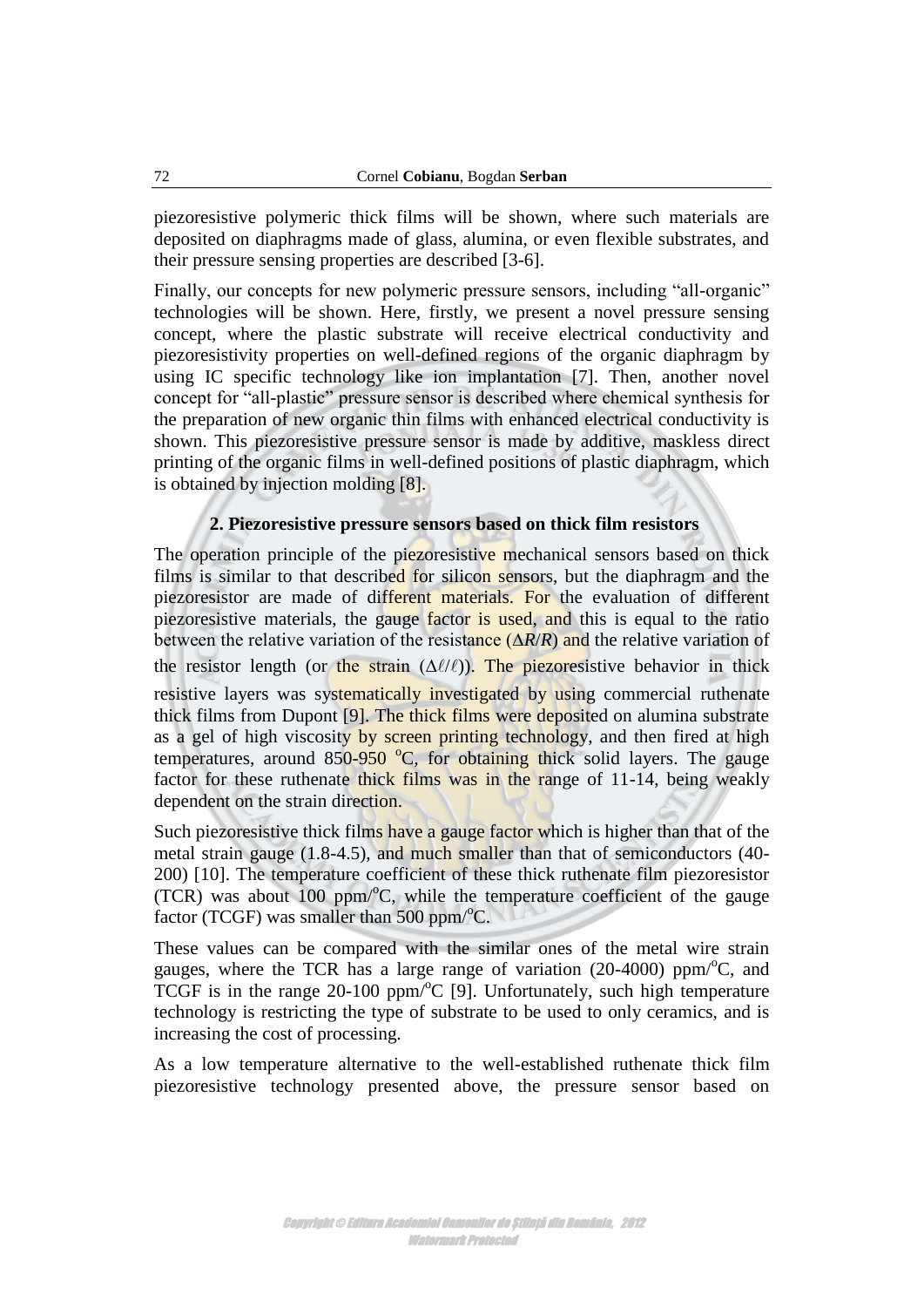polymeric thick film resistors was proposed at the beginning of the "90 exploiting the piezoresistive effect in such organic layers, which can tolerate processing temperatures not higher than  $150-300$  °C [ 3].

The thick film composition consists of an organic polymer matrix, like a polyimide, which is loaded with carbon for obtaining the resistive and piezoresistive behavior. The sensing diaphragm is made of different rigid materials like, alumina, glass-reinforced epoxy laminate (FR 4), or even a flexible substrate [4].

For the realization of the planar piezoresistor, initially, the metallic electrodes were deposited and patterned on the substrate. Then, the deposition of the polymeric thick films on the rigid substrate, like alumina, glass, or FR 4 is made by screen printing technology, followed by thermal consolidation process at low temperatures, below  $300\degree$ C. These planar polymeric thick films based polymeric piezoresistors have a gauge factor of about 10, which is rather similar to the value obtained for ruthenate thick films, but the TCR is equal to  $+/- 500$  ppm<sup>o</sup>C, which is much higher with respect to the value obtained for ruthenate material  $(100 \text{ ppm} / {}^{\circ}C)$ .

In the case of a "sandwich" piezoresistor configuration, when the polymeric thick film is sandwiched (on the z direction) between two electrodes, with the first electrode deposited on the substrate and the second electrode deposited on the polymeric thick film, the gauge factor has reached a much higher value of about 80 [5]. In addition, these sandwich polymeric piezoresistive pressure sensors have shown a very high value of the TCR, of about  $-2200$  ppm<sup>o</sup>C, which may be more difficult to compensate, even in Wheatstone configuration, due to existing mismatches between the TCR of different piezoresistors.

Also, poorer reproducibility of sandwich sensor with respect to planar ones was obtained.

When such polymeric thick films were deposited on flexible substrates, having much lower thickness with respect to the rigid one, the sensitivity of the planar polymeric thick film pressure sensors has increased of about 6 times, but, in our opinion, this result should be correlated only with the pressure diaphragm properties (thickness and Young module) and not to sensing layer, itself. Such thick films polymeric planar pressure sensors on rigid substrate are working in the temperature range from 0 to 75  $\degree$ C, and their linear response was obtained for a pressure range from 0 to  $10^6$  Pa.

Typical linearity plots of the planar polymeric thick film deposited on alumina substrates have shown a non-linearity of about 3% in the range  $[0; +500]$ microstrains (1 microstrain means a dilation/shrinkage of 1 micrometer of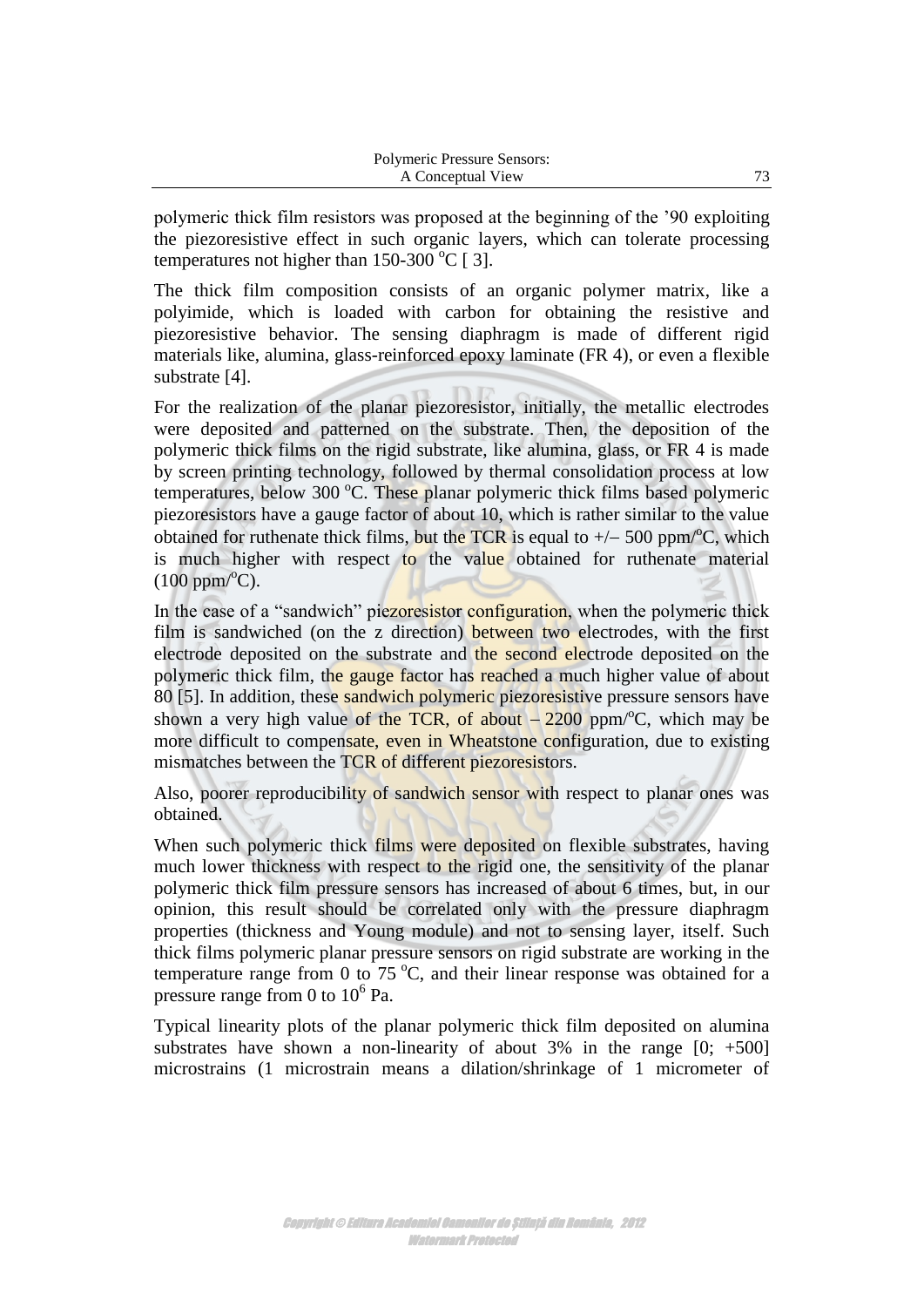material having a length of 1 meter), while the sandwiched piezoresistor have had a non-linearity of 14% in the same strain range [5]. One of the biggest drawbacks of such polymeric pressure sensors is the long-term drift, equal to about 0.5-2 %, and which was estimated by the sensor output drift after an accelerated ageing test at  $1000\,^{\circ}$ C and  $85\,^{\circ}$ C.

This behavior should be correlated to the specific ageing mechanisms of the organic materials. The "challenging" temperature behavior of these polymeric pressure sensors followed by their relative high drifts due to material ageing can be partially solved by design of the diaphragm (thickness and Young modulus of organic substrate) as shown in [3,4] and by means of Wheatstone bridge-based differential signal conditioning.

Therefore, much work should be devoted here, but such polymeric sensors are the best candidate for low cost disposable pressure sensors for applications where the accuracy is not critical.

## **3. Piezoresistive pressure sensors based on surface modified polymeric diaphragm**

Flexible electronics (flex circuits), where the "traditional" silicon integrated circuits are placed by surface mounting technologies on a flexible plastic substrate is rapidly advancing in many market applications, from portable video camera to solar cell [11].

For these flex circuits, the metallic interconnections between different integrated circuits are made by standard photolithographic techniques. In parallel, an "allorganic" electronics is emerging where the semiconductor devices like organic light emitting diodes (OLED) and organic field emission transistor (OFET) are manufactured in the body of the organic semiconductor materials [12]. In this context, the sensing domain is going to add new capabilities to the rigid and flexible organic electronics. On this idea, recently, we have proposed a concept for pressure sensors where a polymeric pressure diaphragm is surface modified in order to obtain selectively piezoresistive effect [7].

The novelty of our approach comes from the technology of the piezoresistor realization, where we have applied ion implantation technique for the local realization of the piezoresistivity and electrical conduction enhancement, as it will be described below. In Fig. 3, we show a cross section view of "an-all plastic" piezoresistive pressure sensor, before packaging, where the substrate and the diaphragm come from the same starting rigid plastic material, which could be a polyimide, like Kapton from Dupont or liquid crystal polymer. Alternatively, polystyrene-co-acrylonitrile (SAN) 80/20 could be used. Such organic polymers are dielectric materials, which have a very high electrical resistivity, and therefore they cannot be used "as they are" for reaching the intended function.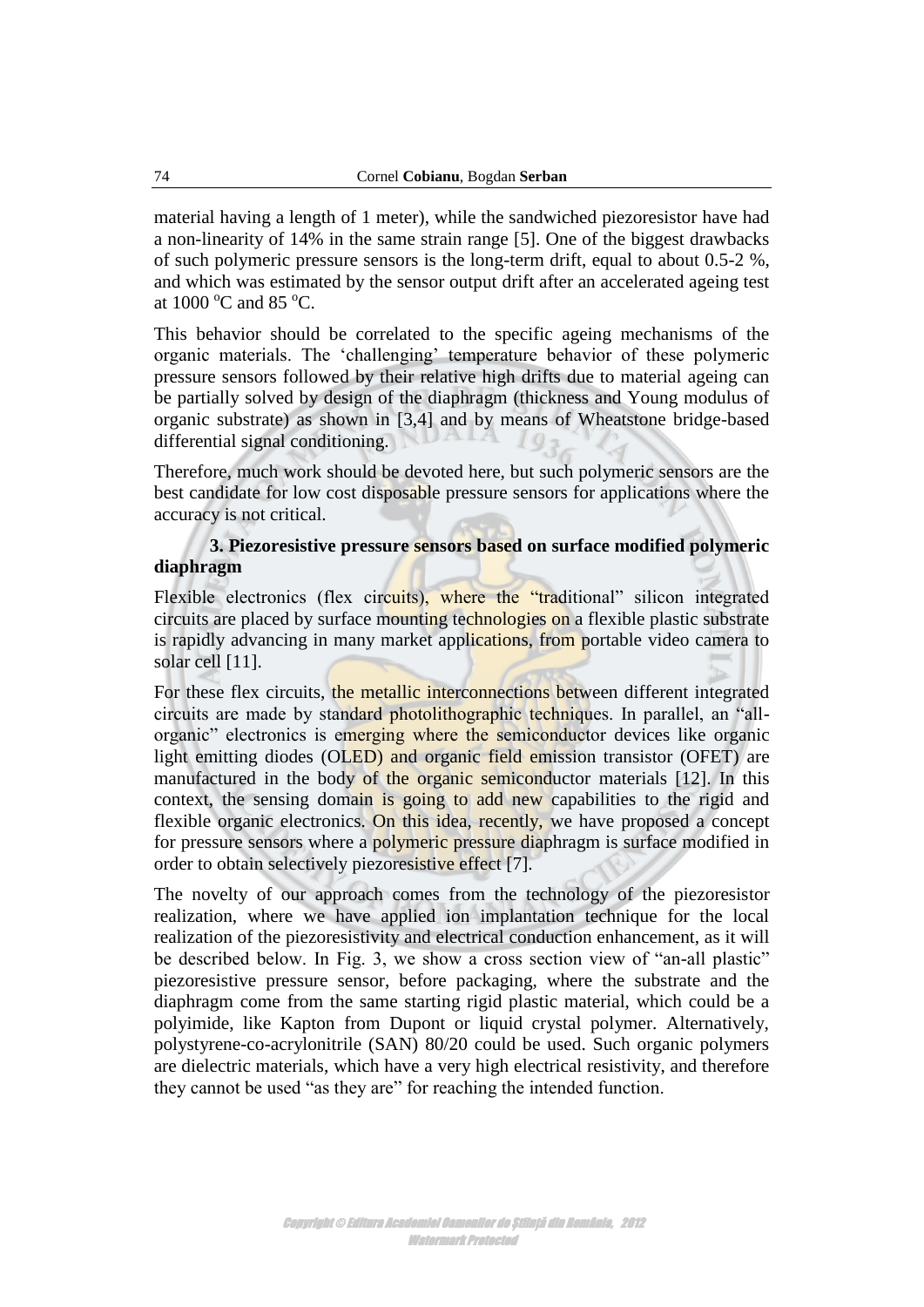

substrate and piezoresistor fabricated by ion implantation.

diaphragm obtained by etching back side of the **Fig. 4.** Pressure with plastic diaphragm bonded by adhesive to glass.

However, it was already shown in the literature that the ion implantation can dramatically increase the electrical conduction of these plastic materials [13]. Therefore, we have proposed to perform a high dose implantation of the nitrogen species, in well-defined regions of the diaphragm for the generation of the piezoresistive regions. This process was followed by a phosphorus ion implantation in the same region for further enhancement of the electrical conductivity of the piezoresistive regions.

For generating such electrical and piezoelectrical properties selectively, in the organic diaphragm, standard IC photo-lithographical processes can be used. This is possible due to the chemical resistance of these rigid plastic materials to the solvents and the other solutions used to remove the photoresist, at the end of the ion implantation processes. Subsequently, the electrical contacts to the piezoresistors are done by IC technology processes like electron-gun physical vapor deposition, where, for example, a thin film combination like chromium/gold can be used. Chromium is assuring the adherence of the gold layer to the plastic substrate and ion-implanted regions of the piezoresistors.

For the realization of the diaphragm in the starting plastic material, the back-side etching of the substrate is performed by plasma techniques, like reactive ion etching (RIE). The realization of such pressure diaphragms from Fig. 3. is possible by metal masking of the entire front side, and of selective regions of back side regions of the substrate, which should survive after deep etching and subsequently form what is called the rim of the pressure sensor. The thickness of the pressure diaphragm is determined by the pressure range needed to be measured and the important requirement that the deflection of the pressure diaphragm under external pressure to be in the elasticity domain of that material. Such design conditions are preserving the linearity of the sensor response and also minimizing the hysteresis and long-term drifts of the sensors.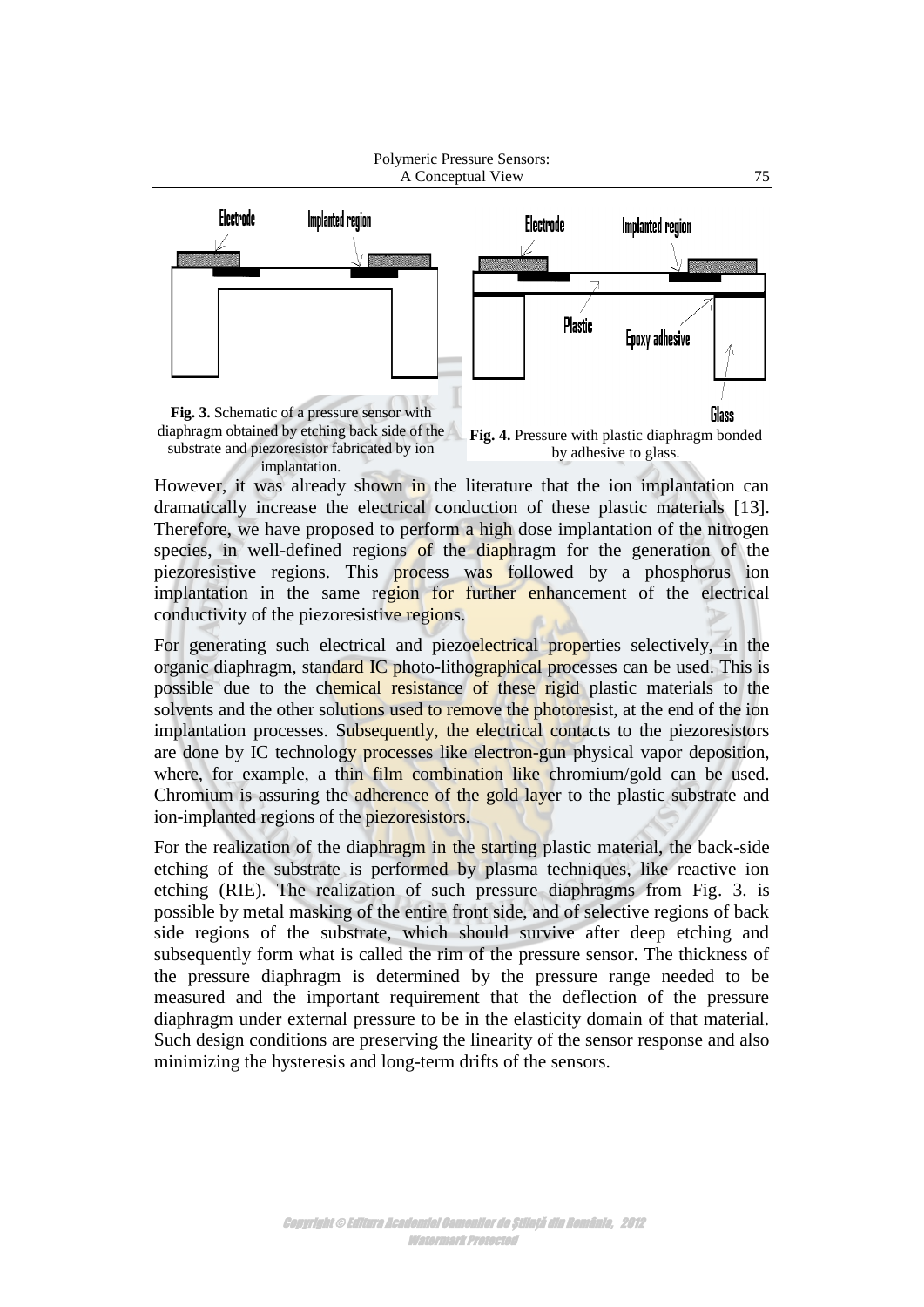In other applications, it may be useful to use a glass substrate and a plastic diaphragm which can be bonded together for defining the pressure sensor. Such an approach is also possible within the above concept, where initially a plastic foil (similar to the silicon wafer from the point of view of batch processing) of the thickness required by the pressure sensing application is processed, as presented above, but, in this case there is no need for the back side etching, as the entire thickness will play the role of the diaphragm. In this case, which is shown in Fig. 4., micromachining of the glass substrate is needed for the realization of the rim of the sensor, which is also allowing the access of the fluid pressure (air, liquid) to the pressure diaphragm. Glass MEMS is a well-established batch technology for sensor applications, and also for sensor packaging, in general.

In this case, the key process is glass drilling at the "wafer" level for the sensor rim realization, and this can be done by either wet etching in HF based solutions, or by RIE or even laser drilling. The signal conditioning techniques are "standard" consisting in Wheatstone bridge, which will be described in more details, in the next section.

# **4. Low cost "all-plastic" piezoresistive pressure sensors**

In different industrial domains, there is a strong demand for disposable, low cost pressure sensors. In such cases, the silicon technology may still be expensive, considering the cost of clean room processes, and of the monocrystalline silicon substrate itself.



**Fig. 5a.** Top view of the low cost pressure sensor made by plasting molding and direct printing of organic piezoresistive layer.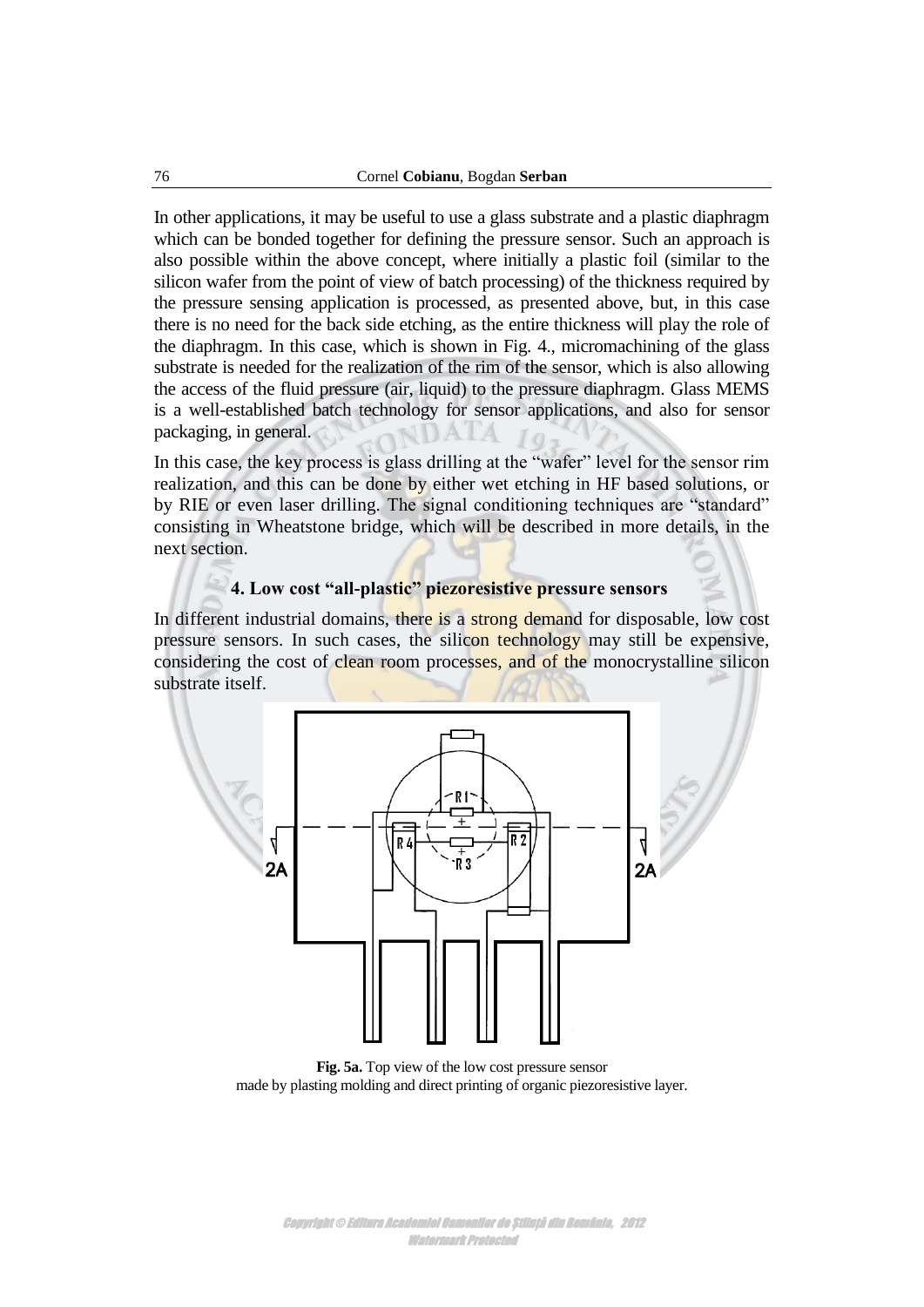

**Fig. 5b.** Cross section view through 2A-2A axis.

For such applications, where even the photolithographical processing should be avoided, we have developed a concept for a simple technology based on plastic injection molding of the sensor rim and pressure diaphragm in conjunction with mask-less, direct printing methods for the deposition of the metal, and novel organic piezoresistive layers [8].

In Fig. 5. a), we show a top view of the pressure sensor based on four piezoresistors,  $R_1$ - $R_4$ , all of them being located in well-defined positions of the molded plastic diaphragm, while in Fig.  $5. b$ ) we show a cross section view through the central region of the pressure diaphragm.

These piezoresistors are electrically interconnected in a Wheatstone bridge, as shown in Fig. 6. In the absence of an external pressure, all four piezoresistors have the same value of the resistance, and the output voltage of the Wheatstone bridge is equal to zero.

In order to obtain this zero voltage, two potentiometers are also connected to the Wheatstone bridge, as in Fig. 5. a) and Fig. 6.

In the presence of an external pressure, the piezoresistors  $R_1$  and  $R_3$ , which are positioned in the central region of the diaphragm, are exposed to tensile stress, while  $R_2$  and  $R_4$ , which are located at the periphery of the diaphragm are exposed to the compressive stress.

The variation of the piezoresistance as a function of pressure can be written as follows:

> $R_1 = R_0(1 + x)$  $R_2 = R_0(1 - x)$  $R_3 = R_0(1 + x)$  $R_4 = R_0(1 - x)$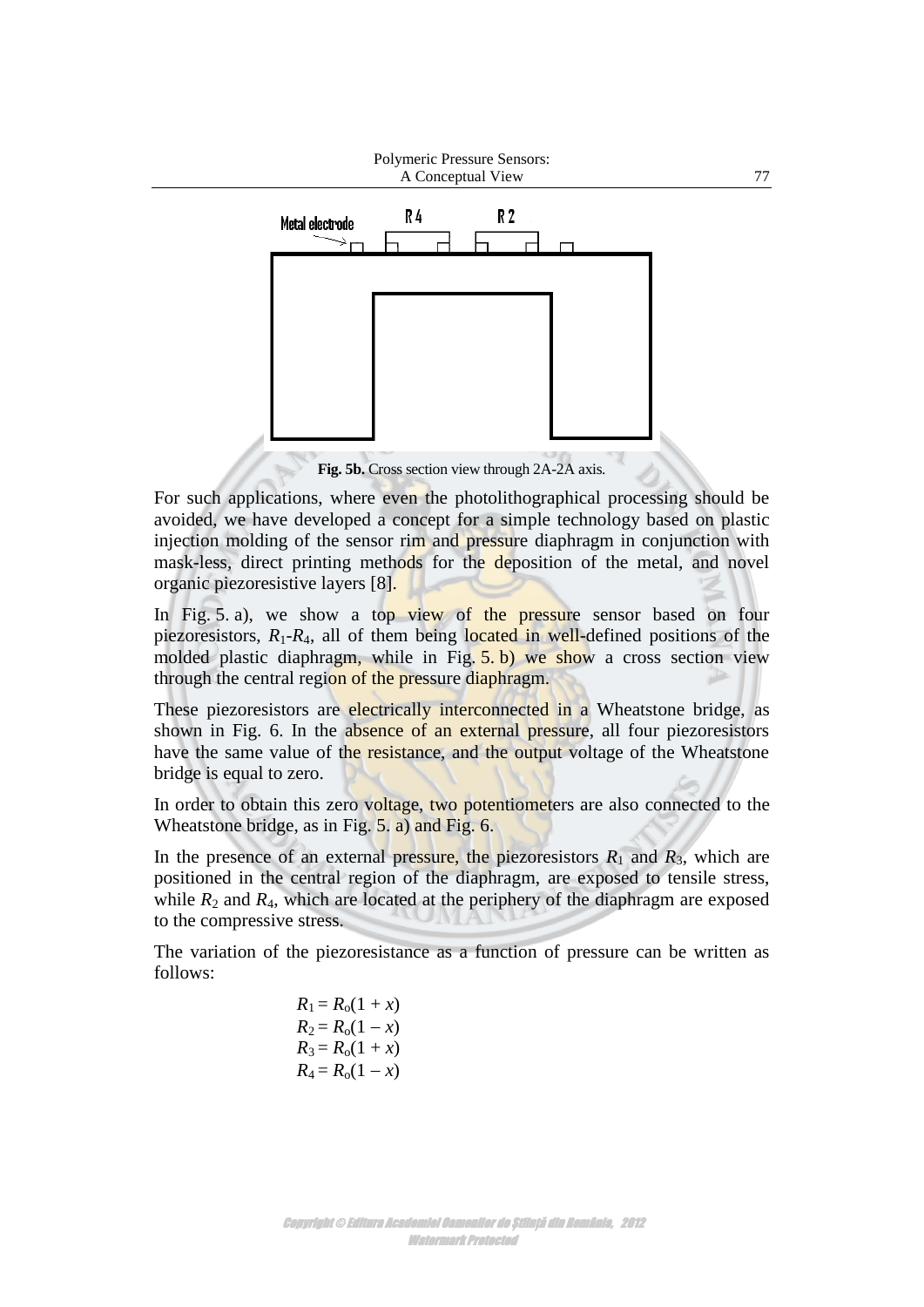where,  $R_0$  is the resistance value of the piezoresistor at the reference pressure, while  $x = G^* \varepsilon$ , where *G* is the gauge factor of piezoresistance, and  $\varepsilon$  is relative deformation of the length of the piezoresistor,  $\varepsilon = \Delta \ell / \ell$  [10].



**Fig. 6.** Wheatstone bridge with four piezoresistors for maximum pressure sensitivity.

As mentioned above, the novel aspects of the pressure sensor realization come from the new organic piezoresistive materials, the maskless method for film resistor deposition, and as well as the cheap technology proposed for the plastic diaphragm realization.

For the realization of the piezoresistive films, we are considering more chemical synthesis routes, which are aiming an increased electrical conductivity and piezoresistivity of the organic layer. In the case of an all-organic piezoresistive layer, for example, we suggest starting with polyaniline and doping it with large molecules like *p*-sulfonato-calix $[n]$ arenes  $(n = 4, 6, 8)$ , p-sulfonatedcalix[n]arenes  $(n = 4, 6, 8)$ , tosylates, carboxylic acids of calix[n]arenes  $(n = 4, 6, 8)$ , sulfonated crown ethers, sulfonated cyclodextrines, carboxylic acid nanotubes, or carboxylic acid of fullerenes.

All these compounds can be dissolved in water and other solvents. They can generate  $\pi$ -stacking interactions with polyanilines and thus contributing to the increase of electrical conductivity of the polymeric film.

In Fig. 7. we show the chemical formulae of the *p*-sulfonated-calix[n]arene for  $n = 4$ , 6, 8, while in Fig. 8., we show the reaction for doping the aniline by *p*-sulfonated calix[4]arene. The synthesis of a soluble conducting polymer can be as follows. One can start with aniline substituted with an o-methoxy group and an o-ethoxy group in equimolar amounts which can be polymerized by combining with hydrogen peroxide, in aqueous solution. The dopant can be *p*-sulfonated calix[n]arenes ( $n = 4, 6, 8$ ), tosylates, carboxylic acids of calix[n]arenes ( $n =$ 4, 6, 8), or sulfonated crown ethers [14].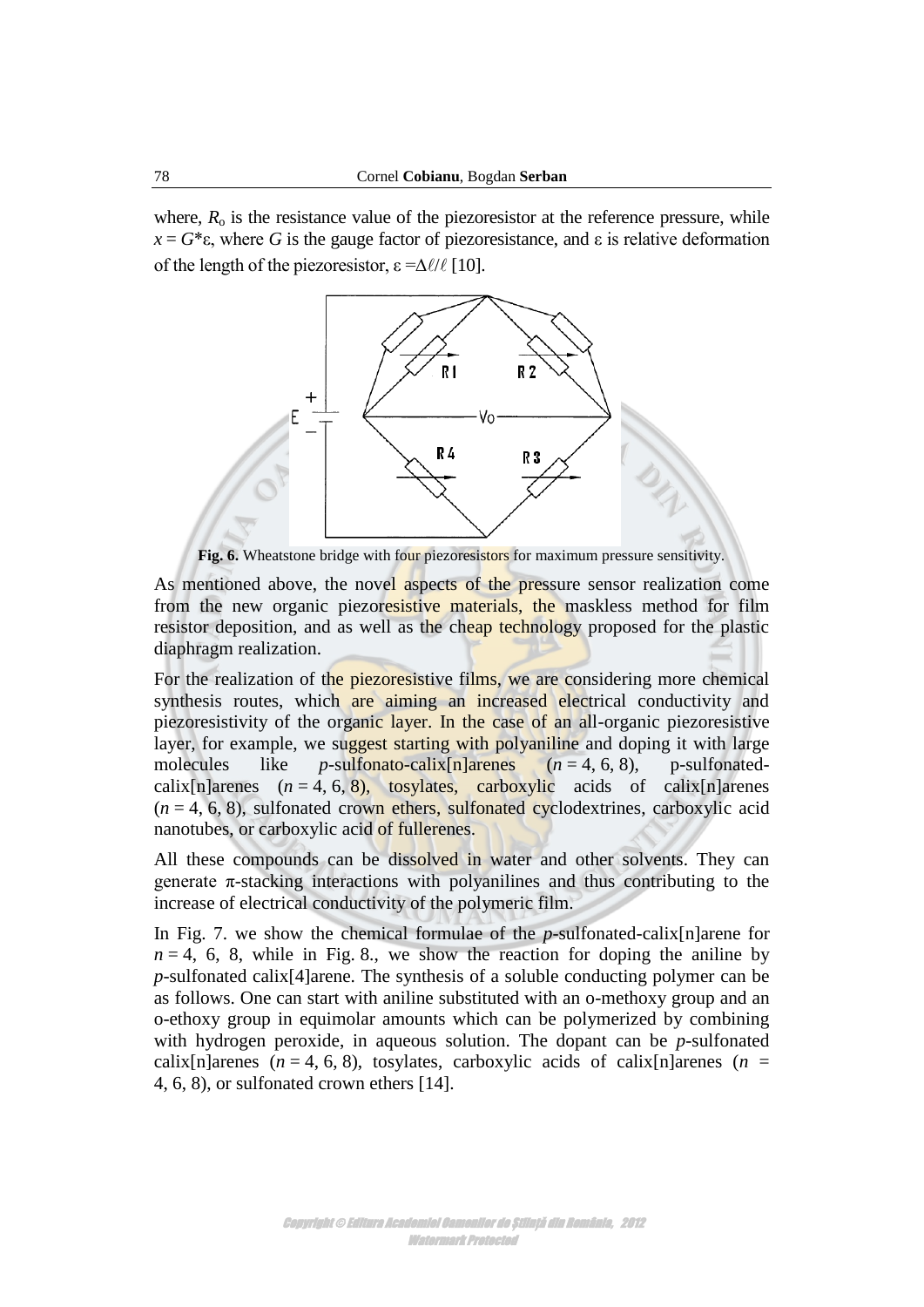



**Fig. 8.** Synthesis of doped polyaniline; HA stands for *p*-sulfonated calix [4]arene.

as described above. If the electrical and piezoresistive behavior of the all-organic polymer film should be further increased, then, metal nanoparticles may be added to the above polymeric sol, creating thus a heterogeneous inorganic-organic mixture in the liquid state, which will be further used for the direct printing method to be described below. Thus, an efficient increase of the gauge factor of the piezoresistors is expected by the addition of metal nanoparticles to the liquid phase of the initial pure organic solution.



**Fig. 9.** Schematics of the direct printing method for the maskless preparation of solid films.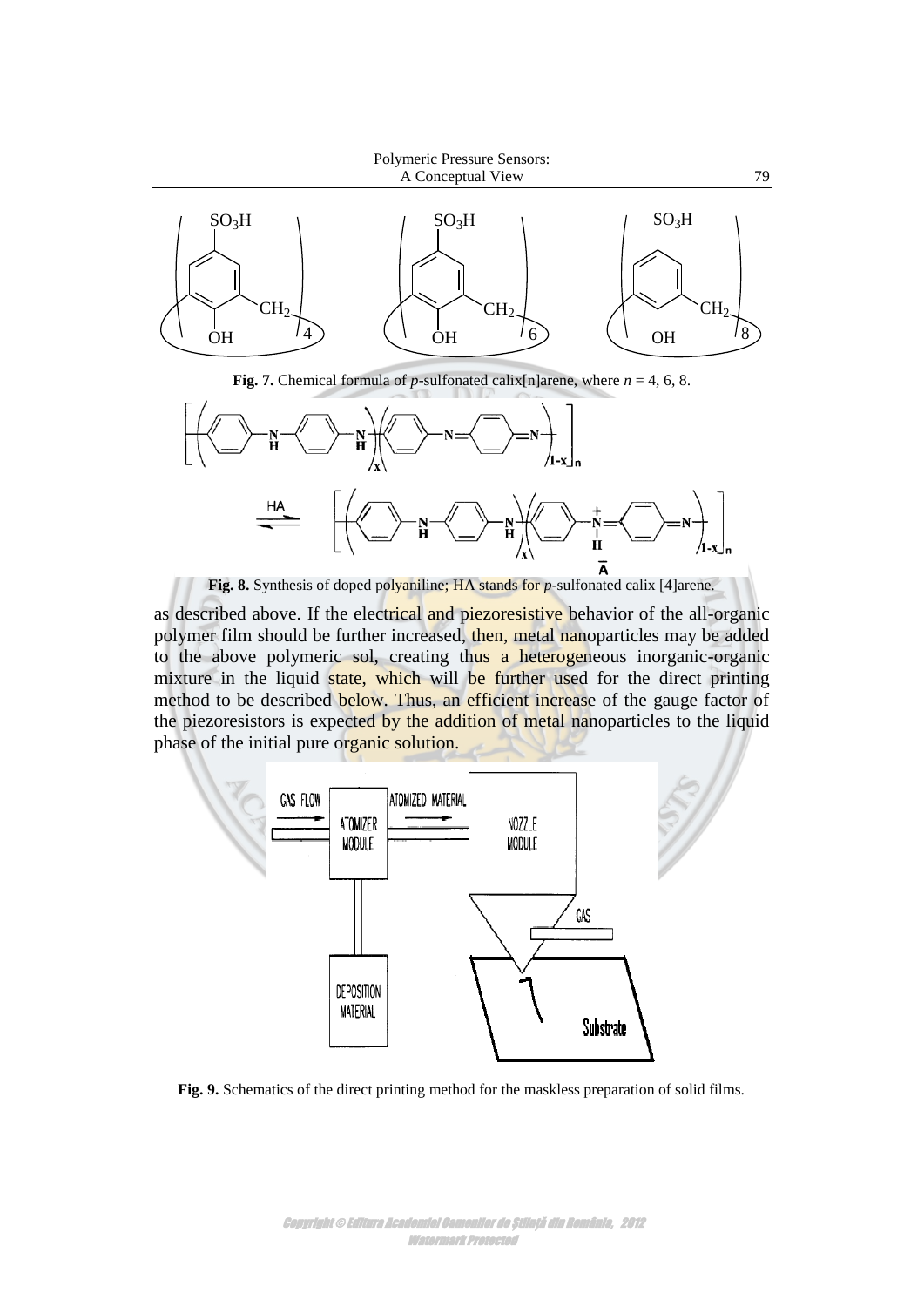In Fig. 9., we show a schematic of direct printing apparatus. More data about this additive deposition method can be found elsewhere [15]. Specific to this direct printing method is the formation of the liquid precursor of the future solid film, by any chemical syntheses routes, which is then deposited in the right location of the substrate by a moving nozzle, while its "travel" above the substrate is computercontrolled. If we go into more details, as can be seen in Fig. 8., a gas flow is used to carry the liquid phase of the "atomized" deposition material to a nozzle, which is printing the liquid state on the substrate for the realization the pattern of the future solid film. After printing, the "gelly" layers are dried and thermally consolidated at the temperatures allowed by the organic materials, so that their chemical properties to be preserved. The advantage of this deposition method is that the solid film is printed from the very beginning in the right position and pattern, and there is no need for additional photolithographic and etching process for the layer delineation. Under such conditions, there is no loss of material and many technological steps are eliminated.

By this additive technology we can deposit not only the polymeric films as described above, but also the metallic films used to interconnect electrically the piezoresistors from Figs. 5 and 6. For these metallic conductors, one can use organic conductors, or silver based pastes, which have a low resistivity and do not introduce parasitic resistances to the Wheatstone bridge.

Finally, a novel aspect of our concept is the monolithic realization of the sensor rim and pressure diaphragm in a single process, from the same material by means of plastic injection molding. This is possible by the progress in the field of this molding process, where pressure diaphragms as thin as 75 µm are possible to be obtained. As plastic materials one can mention here, polycarbonates, polyesters such as PET or nylon, or PVC.

As mentioned from very beginning, one of the most important drivers for such allplastic piezoresistive pressure sensors, based on injection molding and direct printing of the organic conductive and piezoresistive solid films is the high potential for a low cost fabrication process and associated materials. Such concepts show the potential of the organic semiconductors to open the way towards a new family of applications like flexible, intelligent microsystems, where both the electronic circuit signal processing and the sensing devices to be performed on the organic substrate.

### **5. Conclusions**

In this paper we have reviewed the key materials and processes for the realization of the polymeric thick films piezoresistive, and we introduced our concepts for the preparation of novel organic piezoresistive thin films to be used in the next generation of piezoresistive pressure sensor on rigid and flexible substrates.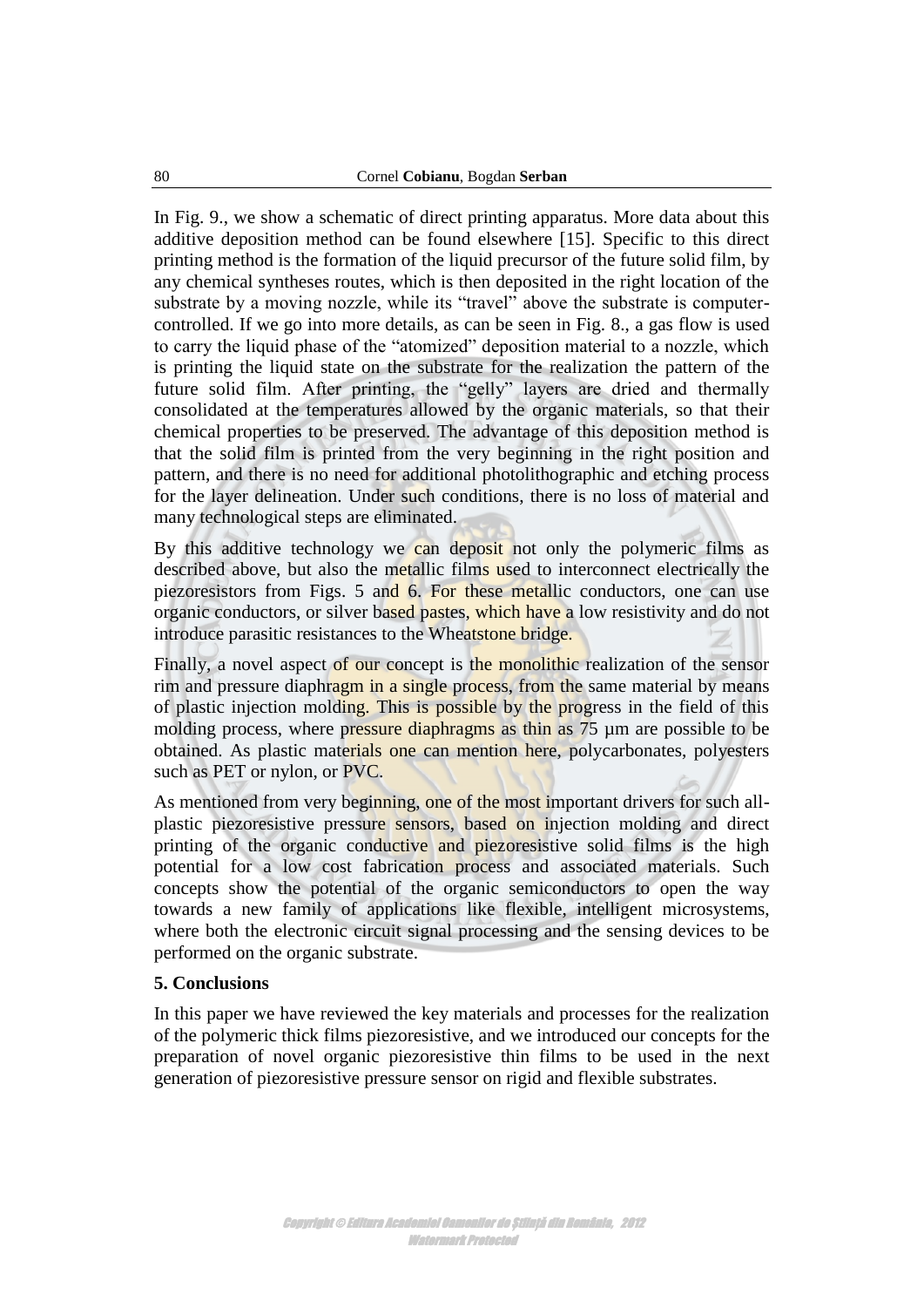| Polymeric Pressure Sensors: |  |
|-----------------------------|--|
| A Conceptual View           |  |

The polymeric pressure sensor domain was developed in the last two decades starting from the useful results obtained in the years 1980"s on piezoresistive ruthenate thick films. Such polymeric thick films consisted of carbon loaded polyimide films have shown a gauge factor of about 10, and they have been used for pressure sensor operating in the range of about  $0-10^6$  Pa on either rigid or flexible substrate.

The relatively high temperature coefficient of resistance  $(+/- 500 \text{ ppm}^{\circ}\text{C})$  and long-term drift of these organic polymeric piezoresistive films (0.5-2)% used for either planar and sandwich device configuration are partially solved by Wheatstone bridge-based signal conditioning.

More work should be further devoted to the repeatability of fabrication technology so that the organic piezoresistors connected in the Wheatstone bridge to have similar temperature coefficient of resistance and gauge factor, and thus minimize the long- term drift of sensor output.

We have introduced two novel approaches for the preparation of the thin film polymeric piezoresistive pressure sensors. First concept consisted in the selective surface modification of the organic substrate by ion implantation of nitrogen species for inducing local piezorestivity, followed by phosphorus or boron implantion for enhancing the electrical conductivity or the organic piezoresistors.

The novelty of the second concept consisted in the original chemical synthesis of piezoresistive organic material, deposition method by direct printing, and monolithic fabrication of plastic diaphragm by injection molding.

The new organic synthesis consist in doping of polyaniline as free base( emeraldine) with large organic molecules (*p*-sulfonated calix[n]arenes *p*sulfonated calix[n]arenes, tosylates, carboxylic acids of calix[n]arenes, sulfonated crown ethers, sulfonated cyclodextrines, carboxylic acid nanotubes, or carboxylic acid of fullerenes. The bulk counterions of dopants improve the conductivity of polyanilines

## **Acknowledgement**

The authors would like to expresses their thanks to Honeywell International for their support to work on this topic and write this paper.